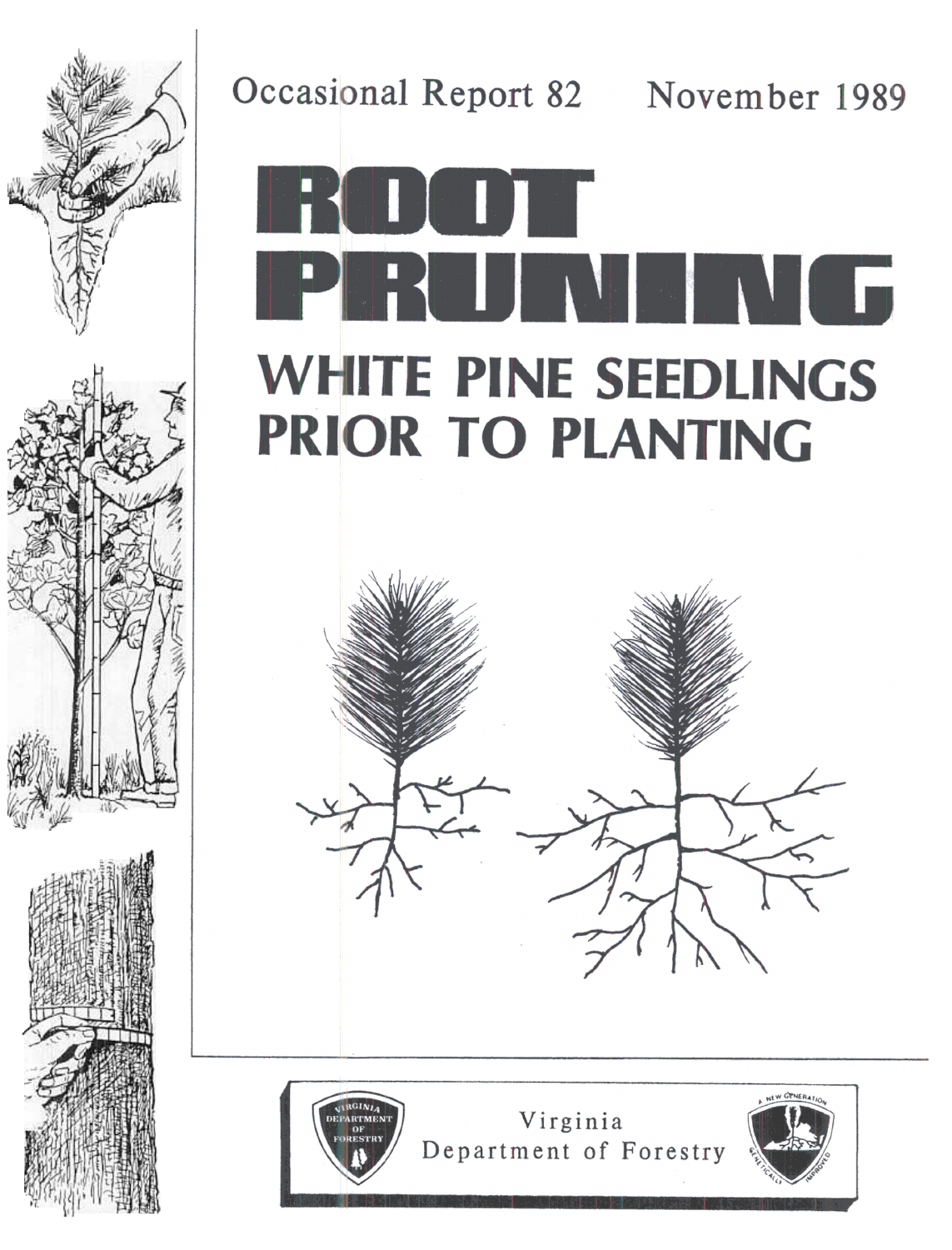## ABSTRACT

In six separate studies over a four year period, we tested pruning seedling roots to lengths of 1, 3, and 5 inches, and compared them to unpruned seedlings. Roots were pruned to 1 inch in two studies, 3 inches in six studies, and 5 inches in four studies. Pruning roots to a 1-inch length reduced survival drastically, by 60 and 75 percentage points for the two studies. Pruning roots to a 3-inch length reduced survival an average of 12 percentage points and pruning to a 5-inch length reduced survival an average of 3 percentage points. Height growth of surviving seedlings was not greatly affected by root pruning, even the most severe pruning.

### INTRODUCTION

(

l

Over a three year period from 1971 to 1974, we installed five separa studies of the effect of root pruning on loblolly pine seedling survival. The results were reported in our Occasional Report 52. Root pruning to lengths of three and five inches was compared to no root pruning on small seedlings  $(2\frac{1}{2})$ to  $4/32$ -inch root collar diameter) and large seedlings (5 to  $6\frac{1}{2}/32$ -inch root collar diameter). Seedlings were root pruned one at a time, smoothing all roots down along the tap root and cutting all roots either three or five inches below the point where the first root emerged. The five-inch pruning had little effect on survival; compared to unpruned seedlings, five-inch pruning increased survival of small seedlings by one percentage point and reduced survival of large seedlings by four percentage points. The three-inch pruning reduced survival significantly; compared to unpruned seedlings, three-inch pruning reduced survival of small seedlings by 6 percentage points and large seedlings by 8 percentage points (Occasional Report 52).

Similar studies were installed with white pine seedlings in 1980, 1981, 1983 and 1984.

#### PROCEDURES

### Spring of 1980 --Two Studies

Identical studies were installed on two separate tracts in southwest Virginia. A single, standard package of 500 white pine seedlings was used for each study. Our intention was to test pruning treatments of three and five inches, as we had done with loblolly. The seedlings in these two packages,

l/Regional Forester in the Abingdon Region of the Virginia Department of Forestry.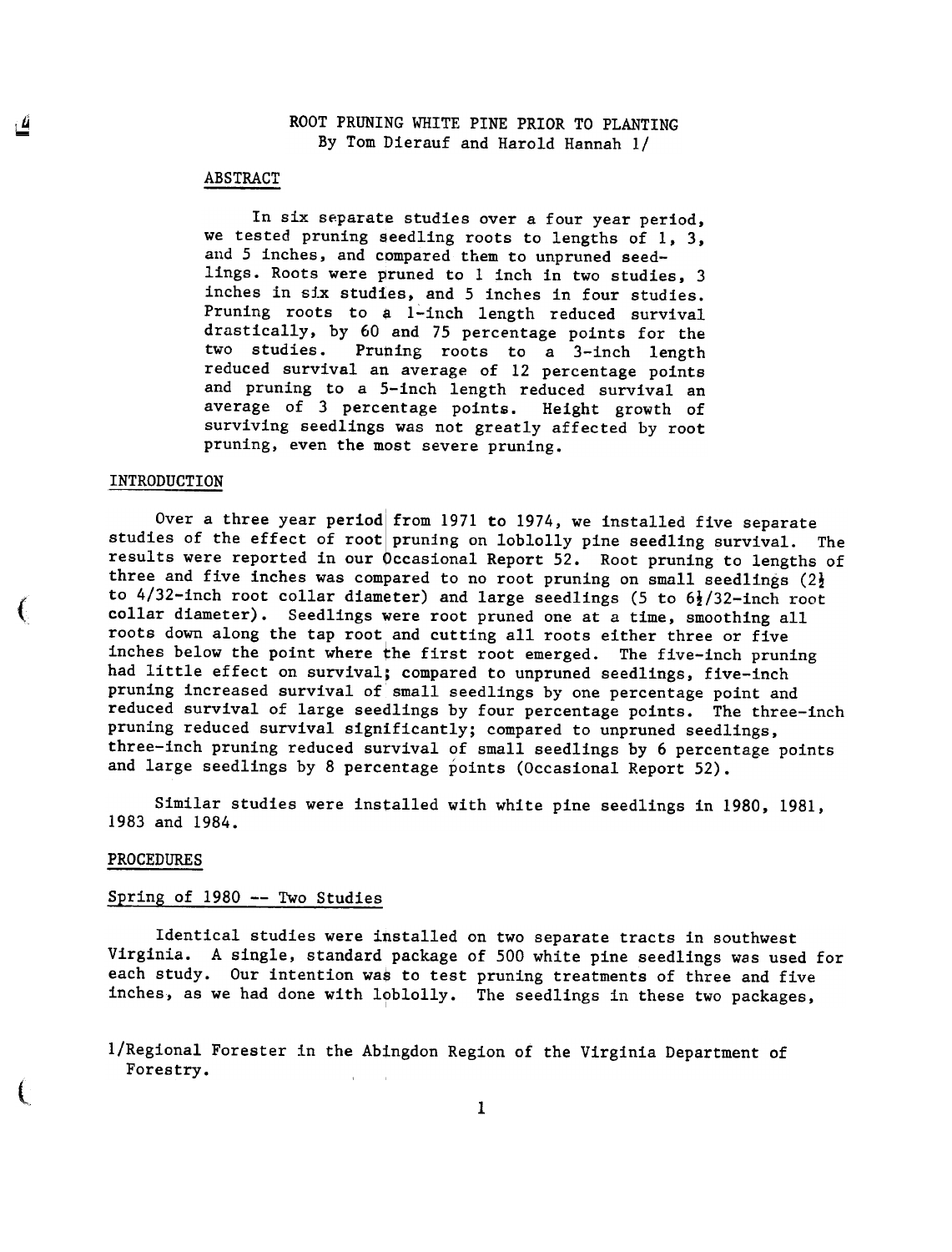however, had sustained considerable root damage during lifting, so that fiveinch pruning would have been similar to no pruning on most seedlings. Consequently, we decided to prune roots to lengths of one and three inches, measured from the point where the first lateral root emerged.

The two root pruning treatments plus an unpruned control were replicated five times in each study, planting a 20-seedling row of each treatment in each replication. This required a total of 15 bundles of 20 seedlings each.  $A$ standard package of 500 seedlings contains 10 bundles of 50 seedlings each. These 10 bundles were opened, and two seedlings were randomly taken from each to obtain the 20 seedlings for each row to be planted in the field. In this manner, the seedlings for each planting row were systematically taken from throughout the package. Root pruning was done after the seedlings were selected for planting.

One person did all of the planting, and seedlings were planted about one inch deeper than they grew in the nursery on the Cox tract and from one to three inches deeper than they grew in the nursery on the Bowman tract. The Cox tract was planted on March 21, and the Bowman tract on April 15.

# Spring of  $1981$  -- One Study

This study compared seed11ngs pruned to three and five inches with unpruned seedlings. For the three and five-inch pruning treatments, seedlings were planted at two depths. Half were planted two inches deeper than the seedlings grew in the nursery, and half were planted to the bottom of an eight inch hole, at a depth three to five inches deeper than the seedlings grew in the nursery, being careful not to bury the terminal bud of very short seedlings. The unpruned seedlings were all planted to the bottom of an eight-inch hole. This made a total of five different treatments. These five treatments were replicated five times, using 20-seedling rows. Standard,500 seedling packages were opened, and each bundle of 50 was evenly counted into the 25 groups of 20 seedlings each needed for planting. Pruning was done as in the previous study. Seedlings were planted on April 8, on the Knox Tract in southwest Virginia.

# Spring of 1983 --Two Studies

These two studies were similar to the study installed in 1981. Unpruned seedlings and seedlings root pruned to three and five inches were planted to the bottom of an eight-inch hole, with seedlings pruned to three and five inches also planted at shallower depths, fot a total of five treatments. Seedlings were selected and pruned in the same manner as described for the previous two years. The five treatments were replicated five times in each study, using 2O-seedling rows. On the Stafford tract, in the northern Shenandoah Valley, the two planting depths were at the root collar and to the bottom of an eight-inch hole. On the Dixon tract, in southwest Virginia, the two planting depths were one to two inches deeper than the seedlings grew in the nursery and to the bottom of an eight-inch hole.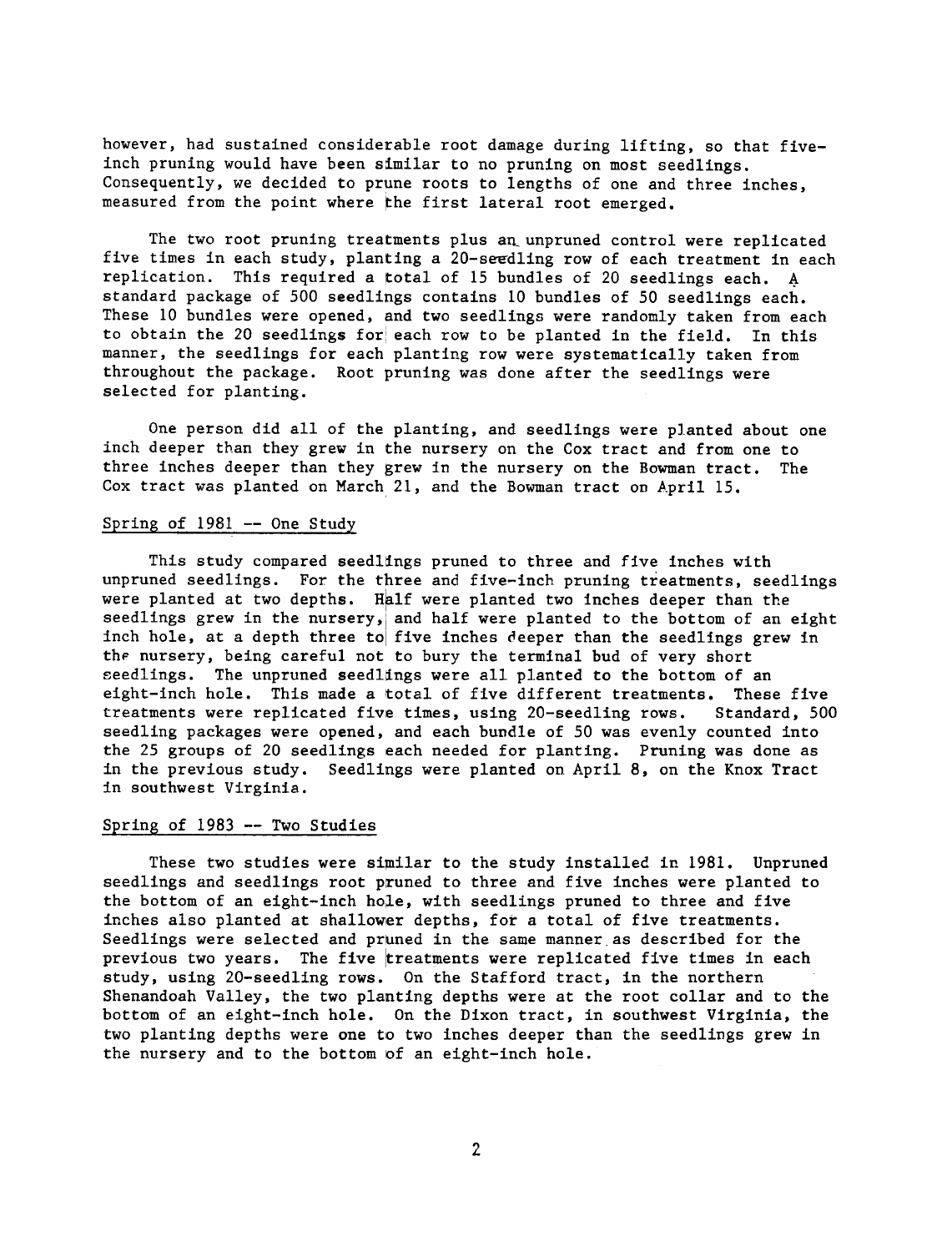# $($  Spring of 1984 -- One Study

This study included the same three pruning treatments as the previous two years. Seedlings between 5/32 and 9/32 inch in root collar diameter were selected for the study. The three treatments were replicated three times, using 20-seedling rows. Seedlings were planted on March 21, and we planted them about three inches deeper than they grew in the seedbed. This study was planted on the Appomattox-Buckingham State Forest in the central Piedmont of Virginia.

## RESULTS

t

The studies were measured each year for several years after planting. Unlike loblolly pine, white pine seedlings sometimes suffer considerable mortality during the second year following planting. Therefore, survival is presented after three or four years, as well as after the first year, for each of the studies (Table 1).

A summer drought caused extremely low first-year survival on the Stafford tract in 1983. The landowner mowed the study area and replanted it, destroying the study. Consequently, only first year data is presented for this study.

Seedlings root pruned to five inches survived almost as well as unpruned seedlings. For the four studies including 5-inch pruning, overall first-year survival was only three percentage points lower. Three inch pruning, on the other hand, is obviously too severe. All six studies included three-inch pruning, and overall first year survival averaged 12 percentage points lower than for unpruned seedlings. One inch pruning reduced survival 60 and 75 percentage points below unpruned seedlings in the two studies that included this extremely drastic treatment.

Deeper planting did not significantly improve survival of root-pruned seedlings in the three studies in which planting depth was included as a treatment. To insure that no roots end up exposed after planting. however. we believe that planting seedlings one to two inches deeper than they grew in the nursery is a good practice.

Average height at age  $3$  or 4 (age 1 for one study) is also presented in Table 1. Pruning roots to lengths of 3 and 5 inches had little effect on height growth.

3